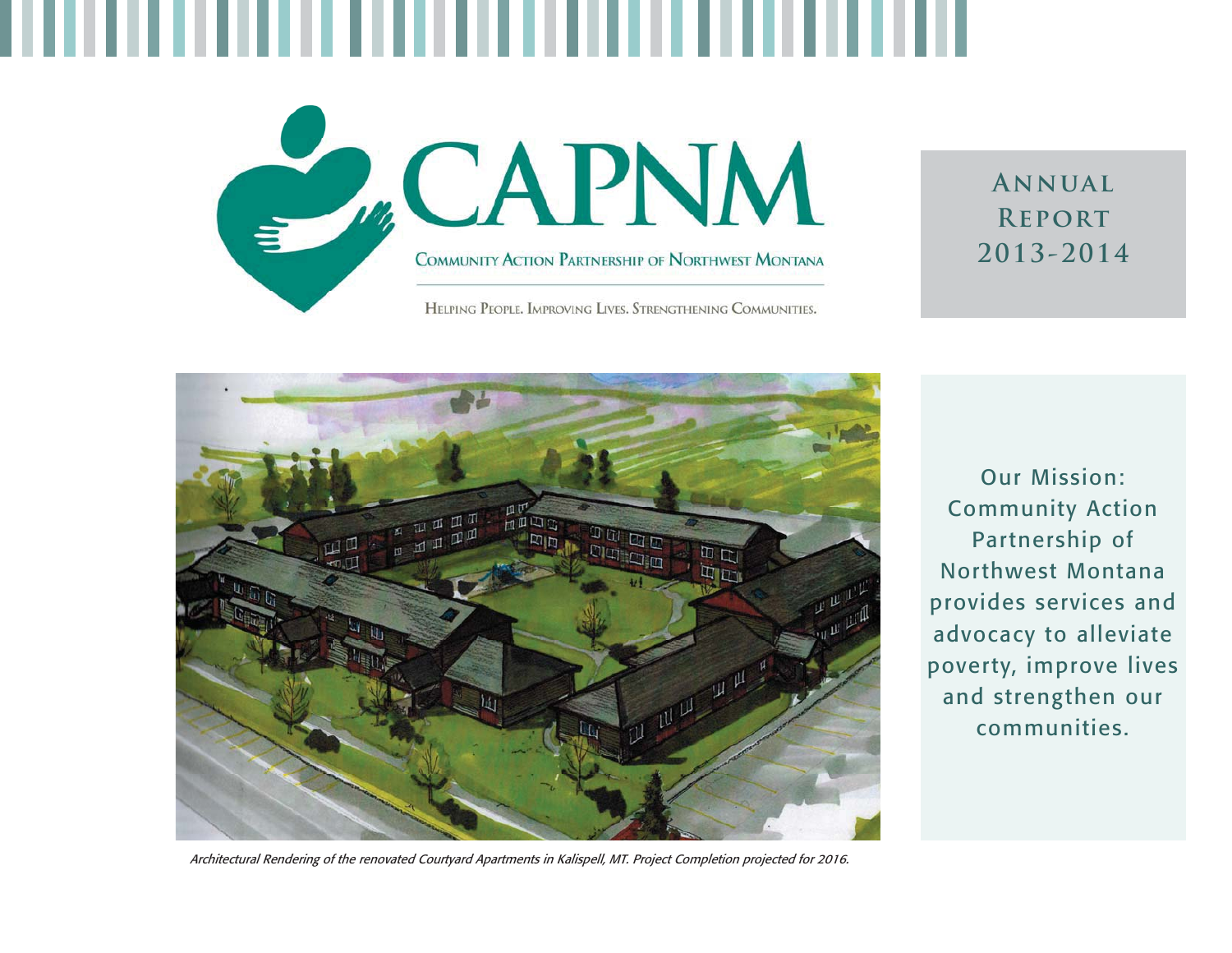### **Community Action Partnership of Northwest Montana**



#### **Energy Programs:**

LIEAP provided energy assistance to 4,131 families by paying a portion of their winter heating bills with \$2,749,605 in assistance.

Energy Share provided 459 families with funds for emergency heat needs caused by situations beyond the family's control.

Weatherization helped 295 households reduce their high energy costs by installing insulation, replacing furnaces, and reducing air infiltration.

#### Dear Partnership,

I wanted to say a huge thank you for your referral to the weatherization department. Everyone there went over and above their calling to help us. We never expected so much work to be done! The stove was the ultimate surprise! I was in tears! Thank you so much for the work you do.

C. S., LIEAP/Weatherization Services Recipient



#### **Employment & Training:**

692 unemployed people obtained skills required for employment

328 unemployed people obtained a job with training & education.

Many clients arrive with extensive need for multiple services. When Steven, a single father of an 8-year-old, arrived for intake he struggled to understand the paperwork and appeared overwhelmed by written materials. He had left high school in the  $9<sup>th</sup>$  grade to cut firewood fulltime to support his family. Through coordination with Literacy Volunteers, childcare providers, District 5 schools and medical providers Steven addressed each of his barriers to employment. He completed the Job Skills class and developed a resume.

Steven first found employment managing a tree lot and more recently received a job offer at \$17 per hour. In just a few short months the lives of this family have been dramatically changed through Steven's efforts and skills developed through CAPNM's program.



Blower door testing by the Weatherization Crew Job Skills course prepares participants for the workforce Care Attendants help Seniors with their everyday needs

### PERSONAL TOUCH HOME CARE:

60 vulnerable seniors maintained their independence as a result of in-home services provided by Personal Care Attendants.

For months Don, 63, had been withdrawn and refused to let anyone into his home. He was unable to care for himself or his pets and the resulting mess grew quickly. His health was failing and he was embarrassed about the lack of safety and sanitation of his dwelling, which posed a major health concern. Don knew his situation was precarious and was referred to CAPNM for chore services.

Personal Care Attendants helped him to clear the accumulation of trash and pet waste. He reported feeling "human" again and expressed gratitude for the "kind people that you send to my home." Don receives personal care assistance and continues to improve daily. With these supports in place, he is thriving and has been successful with maintaining his independence.

**Helping People. Improving Lives. Strengthening Communities**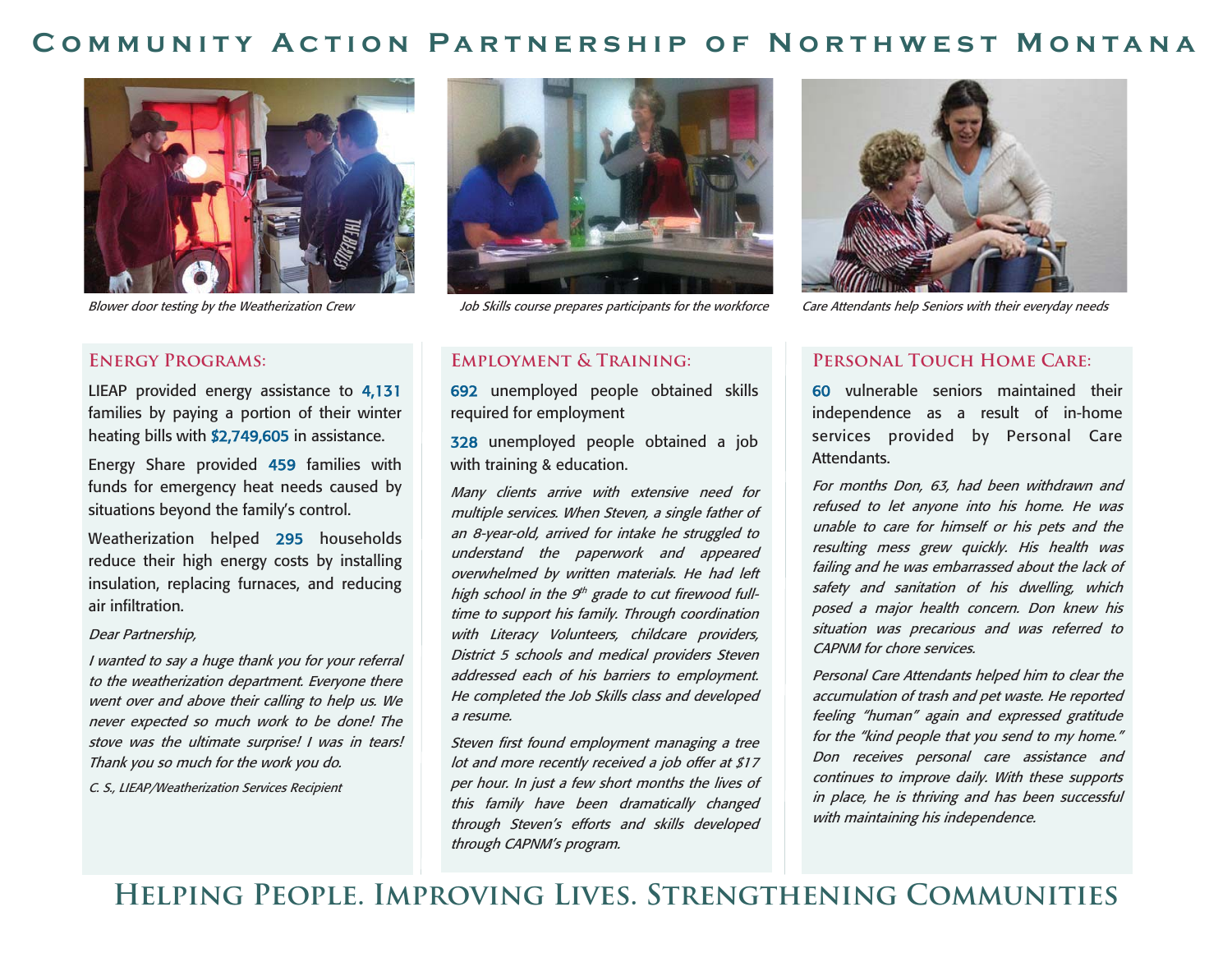

12 2 Community members received training

More than 600 low-to-moderate income individuals received free tax preparation returning over \$ 500,0 00 in tax refunds to

Joan joined her niece, Dawn, in Free to Choo\$e financial capabilities class as a show of support. She met with staff to review her credit report and was encouraged to learn her situation was better than she thought. She reworked her budget three times and was able to pay off her debt within six

Joan had contributed to a retirement account for ten years, but had no idea how much was in it. The class challenged her to learn. When she did, she was pleasantly surprised by how much she had saved and reported back to the class. This inspired Dawn to begin funding her own

**Opportunity Development** 

**Department:** 

our communities.

months.

retirement.

in Home Buyer Education.



VITA Tax Preparation at the Gateway Community Center Northwest Montana Community Land Trust (NWMTCLT) Home Parker, age 4, operating heavy equipment at Gravelpalooza



### **Housing:**

298 low income families obtained safe and sanitary housing using Section 8 vouchers

19 low-to-moderate income families purchased homes through CAPNM programs

13 vacant homes in Kalispell were acquired by the NWMTCLT and are under renovation.

For years Ashley and Josh dreamed of becoming home owners. When Josh experienced a lifechanging injury at work, many traditional paths to homeownership were closed off to them. Through hard work and dedication Ashley and Josh were able to realize their dream through the NWMTCLT.

"I have to say I don't think we have ever been so excited to mow our lawn or clean our house every day. Through this entire life-changing and emotional rollercoaster Marney and Cynthia have been there for us. I have shed many tears on the phone with these ladies, but they never gave up on us and we are now living in the house of our dreams that we purchased. Thank you CAPNM!"

#### **Additional Activities in 2014:**

609 people who were homeless or at-risk of homelessness accessed vital resources and services at Project Homeless Connect including medical, dental, and pet services.

4 31 community volunteers donated 11,18 7 hours of community service to CAPNM's programs.

CAPNM staff connected individuals in need with other service agencies by making 16,3 67 referrals.

More than 4 0 0 guests were in attendance as children and adults had the opportunity to operate heavy construction equipment under the supervision of trained operators. Additional information and pictures from Gravelpalooza 2014 are available at www.capnm.net/gravelpalooza.

**Serving Flathead, Lake, Lincoln and Sanders Counties since 1976**